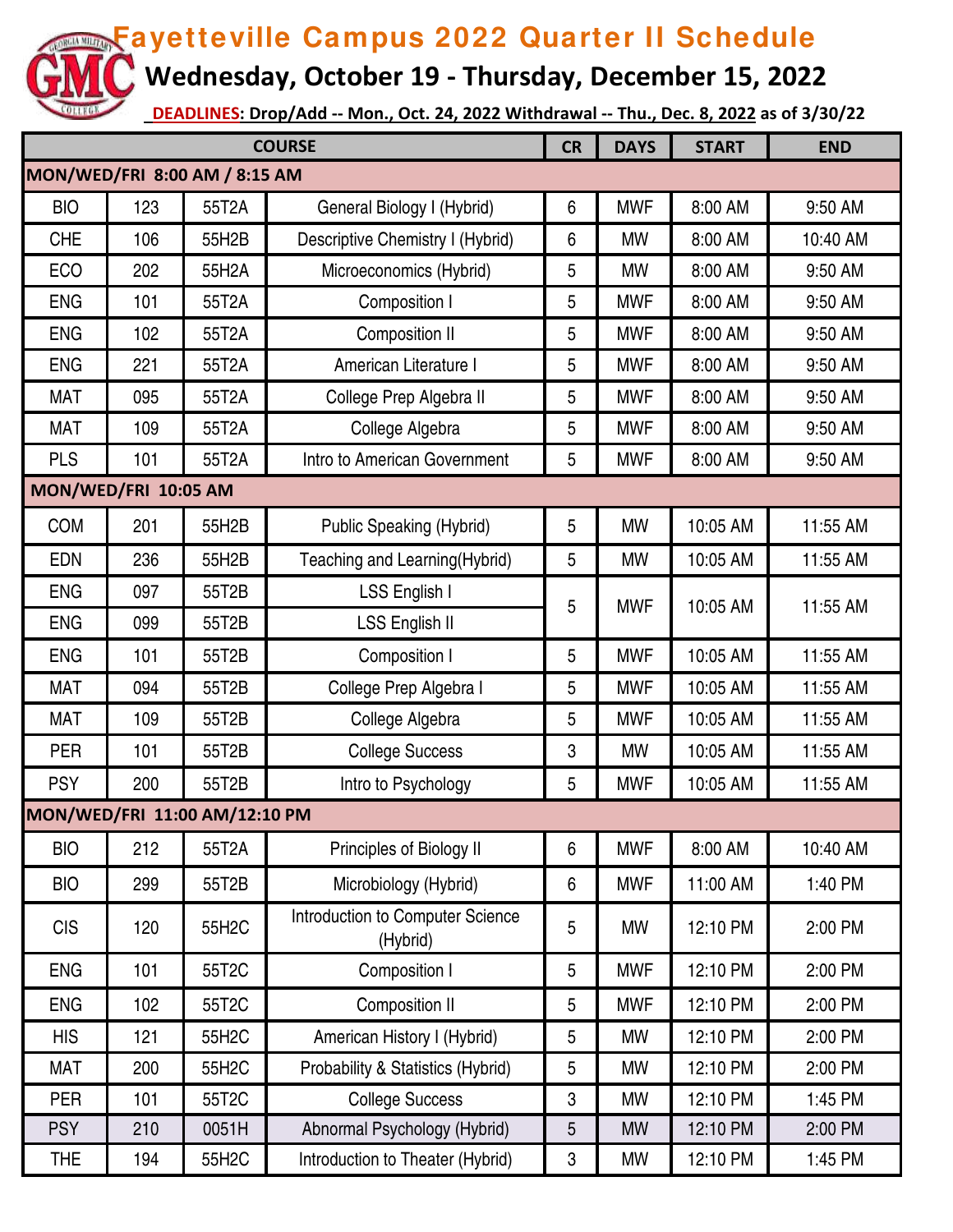**Wednesday, October 19 - Thursday, December 15, 2022**

| <b>COURSE</b>                  |                 |          |                                                           | <b>CR</b>      | <b>DAYS</b> | <b>START</b> | <b>END</b> |  |  |  |
|--------------------------------|-----------------|----------|-----------------------------------------------------------|----------------|-------------|--------------|------------|--|--|--|
| MON/WED 2:00 PM/2:15 PM        |                 |          |                                                           |                |             |              |            |  |  |  |
| <b>HIS</b>                     | 122             | 55T2D    | American History II                                       | 5              | <b>MW</b>   | 2:15 PM      | 4:55 PM    |  |  |  |
| <b>PER</b>                     | 101             | 55T2D    | <b>College Success</b>                                    | 3              | <b>MW</b>   | 2:15 PM      | 3:50 PM    |  |  |  |
| <b>PLS</b>                     | 101             | 55T2D    | Intro to American Government                              | 5              | <b>MW</b>   | 2:15 PM      | 4:55 PM    |  |  |  |
| <b>PSY</b>                     | 230             | $*00611$ | <b>Research Methods for Behavioral</b><br><b>Sciences</b> | 5              | <b>MW</b>   | 2:15 PM      | 4:55 PM    |  |  |  |
| <b>RDG</b>                     | 099             | 55T2D    | <b>LSS Reading</b>                                        | 5              | <b>MW</b>   | 2:15 PM      | 4:55 PM    |  |  |  |
|                                | MON/WED 5:30 PM |          |                                                           |                |             |              |            |  |  |  |
| <b>BIO</b>                     | 208             | 55H2E    | Anatomy & Physiology II (Hybrid)                          | 6              | <b>MW</b>   | 5:30 PM      | 8:10 PM    |  |  |  |
| <b>BUS</b>                     | 206A            | 00S2H    | <b>Legal Environments of Business</b><br>(Hybrid)         | 5              | M           | 5:30 PM      | 8:10 PM    |  |  |  |
| <b>ENG</b>                     | 102             | 55H2E    | Composition II (Hybrid)                                   | 5              | M           | 5:30 PM      | 8:10 PM    |  |  |  |
| <b>ENG</b>                     | 202             | 55H2E    | World Literature II (Hybrid)                              | 5              | W           | 5:30 PM      | 8:10 PM    |  |  |  |
| <b>HIS</b>                     | 122             | 00S2H    | American History II (Hybrid)                              | $5\phantom{.}$ | W           | 5:30 PM      | 8:10 PM    |  |  |  |
| <b>TUE/THU 8:00AM / 9:00AM</b> |                 |          |                                                           |                |             |              |            |  |  |  |
| <b>BIO</b>                     | 123             | 55H2G    | General Biology I (Hybrid)                                | 6              | <b>TTh</b>  | 8:00 AM      | 10:40 AM   |  |  |  |
| <b>BIO</b>                     | 207             | 55H2G    | Anatomy & Physiology I (Hybrid)                           | 6              | TTh         | 8:00 AM      | 10:40 AM   |  |  |  |
| <b>COM</b>                     | 201             | 55H2G    | <b>Public Speaking (Hybrid)</b>                           | 5              | <b>TTh</b>  | 8:00 AM      | 9:50 AM    |  |  |  |
| ECO                            | 201             | 0012H    | Macroeconomics (Hybrid)                                   | 5              | TTh         | 8:00 AM      | 9:50 AM    |  |  |  |
| <b>ENG</b>                     | 102             | 55H2G    | Composition II (Hybrid)                                   | 5              | TTh         | 8:00 AM      | 9:50 AM    |  |  |  |
| <b>ENG</b>                     | 201             | 55T2G    | World Literature I                                        | 5              | TTh         | 8:00 AM      | 10:40 AM   |  |  |  |
| <b>HIS</b>                     | 121             | 55H2G    | American History I (Hybrid)                               | 5              | TTh         | 8:00 AM      | 9:50 AM    |  |  |  |
| <b>MAT</b>                     | 112             | 55H2G    | Pre-Calculus (Hybrid)                                     | 5              | TTh         | 8:00 AM      | 9:50 AM    |  |  |  |
| PER                            | 101             | 55T2G    | <b>College Success</b>                                    | 3              | TTh         | 9:00 AM      | 10:40 AM   |  |  |  |
| <b>PSY</b>                     | 200             | 55H2G    | Intro to Psychology (Hybrid)                              | 5              | <b>TTh</b>  | 8:00 AM      | 9:50 AM    |  |  |  |
| TUE/THU 11:00 AM / 12:00 PM    |                 |          |                                                           |                |             |              |            |  |  |  |
| <b>BIO</b>                     | 124             | 55H2J    | General Biology II (Hybrid)                               | 6              | TTh         | 11:00 AM     | 1:40 PM    |  |  |  |
| <b>BIO</b>                     | 208             | 55H2J    | Anatomy & Physiology II (Hybrid)                          | 6              | TTh         | 11:00 AM     | 1:40 PM    |  |  |  |
| <b>ENG</b>                     | 101             | 55T2J    | Composition I                                             | 5              | TTh         | 11:00 AM     | 1:40 PM    |  |  |  |
| <b>ENG</b>                     | 102             | 55T2J    | Composition II                                            | 5              | TTh         | 11:00 AM     | 1:40 PM    |  |  |  |
| <b>HIS</b>                     | 111             | 55T2J    | <b>World Civilization I</b>                               | 5              | TTh         | 11:00 AM     | 1:40 PM    |  |  |  |
| <b>MAT</b>                     | 109             | 55T2J    | College Algebra                                           | 5              | TTh         | 11:00 AM     | 1:40 PM    |  |  |  |
| MAT                            | 200             | 55T2J    | <b>Probability &amp; Statistics</b>                       | 5              | TTh         | 11:00 AM     | 1:40 PM    |  |  |  |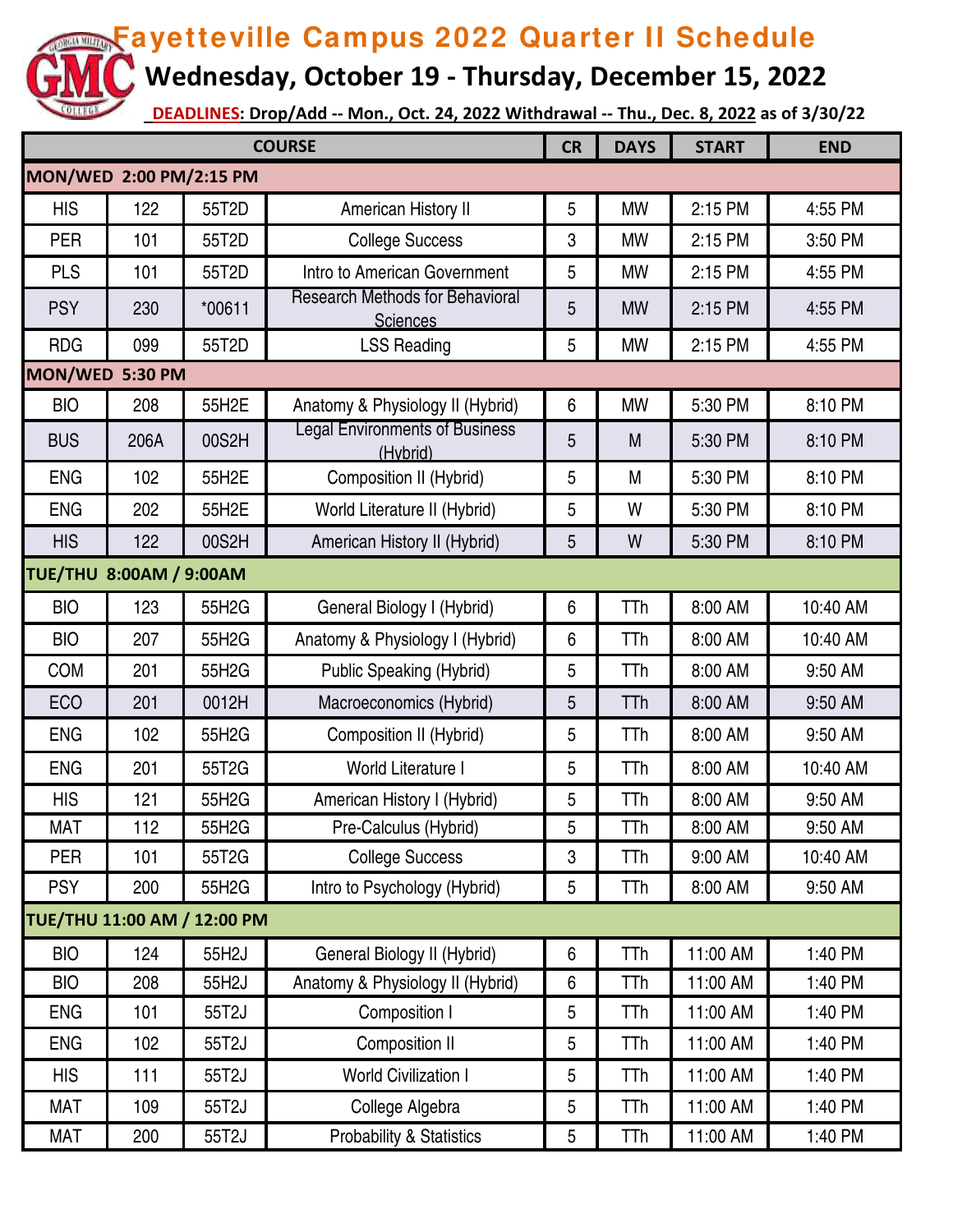**Wednesday, October 19 - Thursday, December 15, 2022**

| <b>COURSE</b>                                                      |      |       |                                                                                       | <b>CR</b>      | <b>DAYS</b>   | <b>START</b> | <b>END</b> |  |  |
|--------------------------------------------------------------------|------|-------|---------------------------------------------------------------------------------------|----------------|---------------|--------------|------------|--|--|
| TUE/THU 11:00 AM / 12:00 PM                                        |      |       |                                                                                       |                |               |              |            |  |  |
| <b>MUS</b>                                                         | 194  | 55T2J | <b>Music Appreciation</b>                                                             | 5              | <b>TTh</b>    | 11:00 AM     | 1:40 PM    |  |  |
| <b>PER</b>                                                         | 101  | 55T2J | <b>College Success</b>                                                                | 3              | TTh           | 11:00 AM     | 12:35 PM   |  |  |
| <b>PLS</b>                                                         | 101  | 55T2J | Intro to American Government                                                          | 5              | TTh           | 11:00 AM     | 1:40 PM    |  |  |
| TUE/THU 2:15 PM / 2:30 PM                                          |      |       |                                                                                       |                |               |              |            |  |  |
| <b>BIO</b>                                                         | 123  | 55H2L | General Biology I (Hybrid)                                                            | 6              | TTh           | 2:15 PM      | 4:55 PM    |  |  |
| <b>MAT</b>                                                         | 103  | 55T2L | <b>Quantitative Reasoning</b>                                                         | 5              | TTh           | 2:15 PM      | 4:55 PM    |  |  |
| <b>PER</b>                                                         | 201  | 55T2L | <b>Critical Thkng/Chrct Dev</b>                                                       | 3              | TTh           | 2:15 PM      | 3:50 PM    |  |  |
| <b>PLS</b>                                                         | 101  | 55T2L | Intro to American Government                                                          | 5              | TTh           | 2:15 PM      | 4:55 PM    |  |  |
| TUE/THU 5:30 PM                                                    |      |       |                                                                                       |                |               |              |            |  |  |
| <b>ACC</b>                                                         | 202  | 55H2N | Accounting II (Hybrid)                                                                | 5              | Th            | 6:00 PM      | 8:40 PM    |  |  |
| <b>SOC</b>                                                         | 210  | 00S2H | Societal Issues & Trends in Healthcare<br>(Hybrid)                                    | 5              | T             | 5:30 PM      | 8:10 PM    |  |  |
| <b>SPA</b>                                                         | 102  | 00S2H | Elementary Spanish II (Hybrid)                                                        | 5              | Τ             | 5:30 PM      | 8:10 PM    |  |  |
| <b>FRIDAY</b>                                                      |      |       |                                                                                       |                |               |              |            |  |  |
| <b>PER</b>                                                         | 201  | 55H2C | Critical Thkng/Chrct Dev (Hybrid)                                                     | 3              | F             | 12:10 PM     | 2:00 PM    |  |  |
| <b>SATURDAY</b>                                                    |      |       |                                                                                       |                |               |              |            |  |  |
| <b>CIS</b>                                                         | 110  | 55H2U | Intro to Computer Concepts & Applications<br>(Hybrid)<br>Sa 10/22, 11/5, 11/19, 12/10 | 5              | Sa            | 9:00 AM      | 3:00 PM    |  |  |
| WEL                                                                | 154  | 55H2U | Wellness (Hybrid)<br>Sa 10/22, 11/5, 12/10                                            | $\overline{2}$ | Sa            | 9:00 AM      | 2:00 PM    |  |  |
| Remote Learning (taught at the times listed but remotely via Zoom) |      |       |                                                                                       |                |               |              |            |  |  |
| <b>BSM</b>                                                         | 400  | 00S09 | <b>Management Information Systems</b>                                                 | 5              | <b>TH</b>     | 5:30 PM      | 8:15 PM    |  |  |
| <b>BUS</b>                                                         | 206A | 00S2H | Legal Environment of Business (Hybrid)                                                | 5              | M             | 5:30 PM      | 8:10 PM    |  |  |
| <b>CIS</b>                                                         | 110  | 00S01 | Intro to Computer Concepts &<br>Application                                           | 5              | S             | 8:00 AM      | 1:15 PM    |  |  |
| <b>CIS</b>                                                         | 212  | 00S01 | Web Page Development                                                                  | 5              | S             | 8:00 AM      | 1:15 PM    |  |  |
| <b>ECO</b>                                                         | 201  | 00S2H | Macroeconomics (Hybrid)                                                               | 5              | <b>TTH</b>    | 8:00 AM      | 9:50 AM    |  |  |
| <b>HIS</b>                                                         | 122  | 00S2H | American History II (Hybrid)                                                          | 5              | W             | 5:30 PM      | 8:10 PM    |  |  |
| <b>KIN</b>                                                         | 200  | 00111 | Introduction to Kinesiology                                                           | 5              | <b>MTWTHF</b> | 10:40 AM     | 11:45 AM   |  |  |